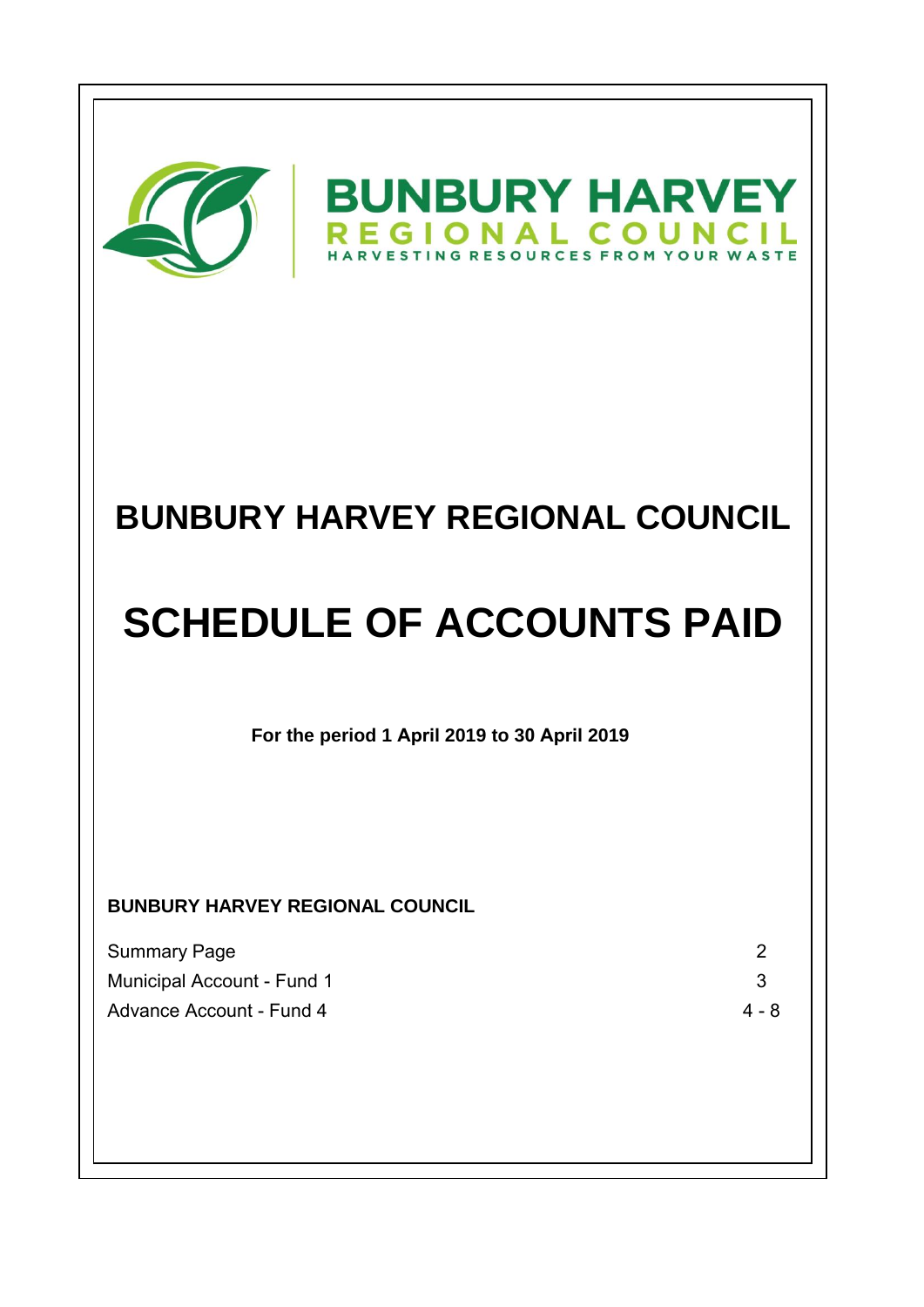## **BUNBURY HARVEY REGIONAL COUNCIL**

## **Summary of Schedule of Accounts**

## **Municipal Account - Fund 1**

#### **Eftpos PAYMENTS**

| 5779                        | 05/04/2019 | Details on Page 3                       | \$            | 95,868.68  |
|-----------------------------|------------|-----------------------------------------|---------------|------------|
| 5788                        | 12/04/2019 | Details on Page 3                       | \$            | 99,940.63  |
| 5797                        | 18/04/2019 | Details on Page 3                       | \$            | 20,549.00  |
| 2798                        | 18/04/2019 | Details on Page 3                       | \$            | 2,345.00   |
| 5799                        | 18/04/2019 | Details on Page 3                       | \$            | 11,273.49  |
| 5806                        | 30/04/2019 | Details on Page 3                       | \$            | 29,582.76  |
| <b>Credit Card PAYMENTS</b> |            |                                         |               |            |
|                             | 26/04/2019 | Details on Page 3                       | \$            | 373.50     |
| <b>Fuel and Oils</b>        |            |                                         |               |            |
|                             |            | Details on Page 3                       | \$            | 26,803.31  |
|                             |            | <b>Total Municipal Account - Fund 1</b> | $\frac{1}{2}$ | 286,736.37 |
|                             |            | <u> Advance Account - Fund 4</u>        |               |            |
| <b>Cheque PAYMENTS</b>      |            |                                         |               |            |
| 14197 - 14199               | 12/04/2019 | Details on Page 4                       | \$            | 980.60     |
| 14200 - 14201               | 29/04/2019 | Details on Page 4                       | \$            | 351.73     |
| <b>Eftpos PAYMENTS</b>      |            |                                         |               |            |
| 5787                        | 12/04/2019 | Details on Page 5 - 7                   | \$            | 98,960.03  |
| 5803                        | 30/04/2019 | Details on Page 7 - 8                   | \$            | 28,291.13  |
| 5804                        | 30/04/2019 | Details on Page 8                       | \$            | 939.90     |
| 5818                        | 30/04/2019 | Details on Page 8                       | \$            | 96,851.34  |
|                             |            | <b>Total Advance Account - Fund 4</b>   | \$            | 226,374.73 |

### **CERTIFICATION OF CHIEF EXECUTIVE OFFICER**

This schedule of accounts paid is submitted to the Bunbury Harvey Regional Council Meeting on the 30th May 2019 in accordance with the Local Government (Financial Management) Regulations 1996 Section 13. These accounts have been checked and are fully supported by vouchers and invoices and which have been duly certified as to the receipt of goods and the rendition of services and as to prices, computations and costings.

#### **MR TONY BATTERSBY CHIEF EXECUTIVE OFFICER**

### **CERTIFICATION OF CHAIRMAN**

I hereby certify that this schedule of accounts, covering vouchers as above was submitted to the Bunbury Harvey Regional Council meeting on the 30th May 2019 and that the amounts are approved for payment.

\_\_\_\_\_\_\_\_\_\_\_\_\_\_\_\_\_\_\_\_\_\_\_\_\_\_\_\_\_\_\_\_\_\_\_\_\_\_\_\_\_\_\_\_\_\_\_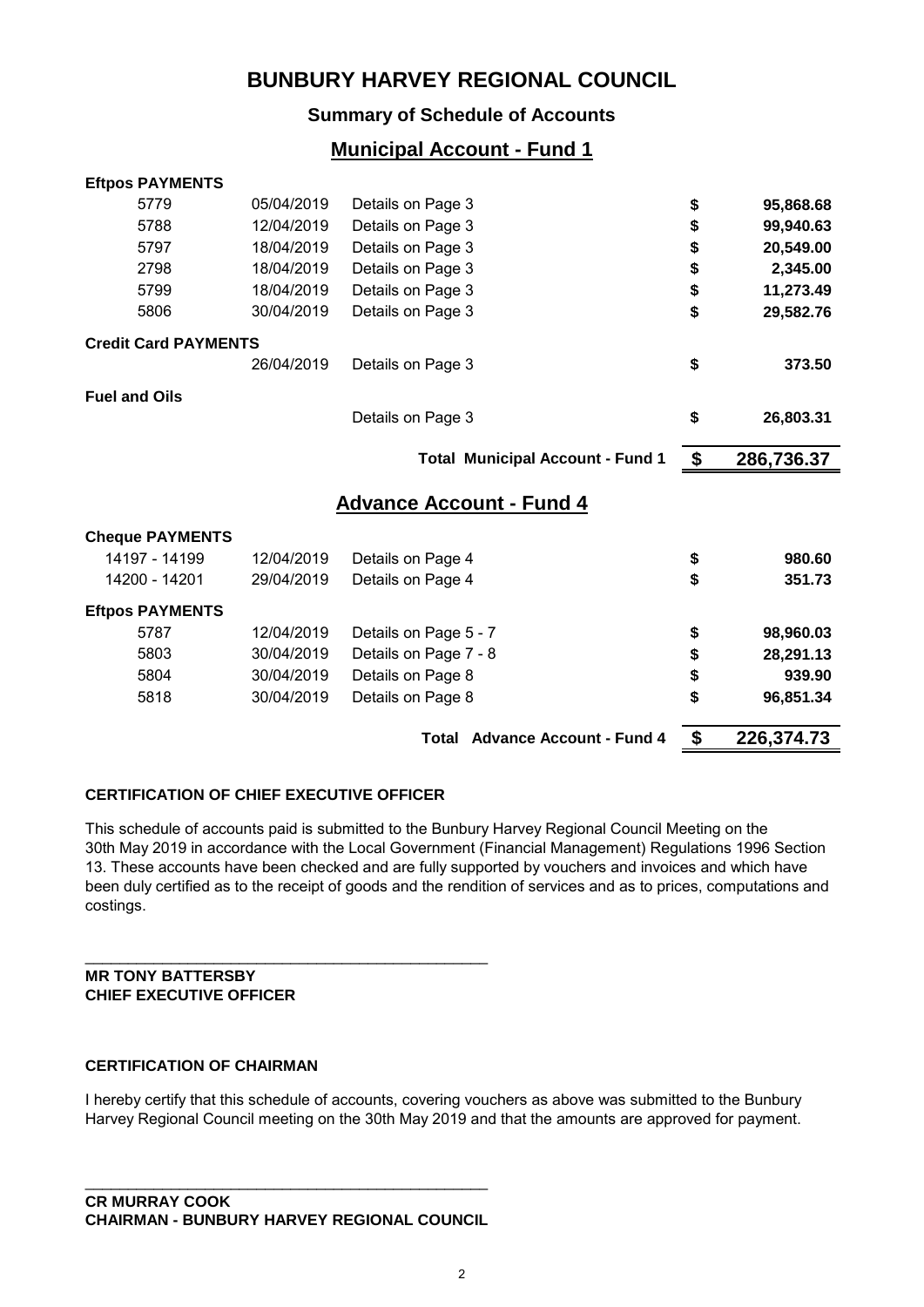#### **BHRC Municipal Account**

| Reference No.               | Date       | Payee                                  |            | <b>Description</b> |                                               |                                    | Amount       |
|-----------------------------|------------|----------------------------------------|------------|--------------------|-----------------------------------------------|------------------------------------|--------------|
| <b>EFT Payments</b>         |            |                                        |            |                    |                                               |                                    |              |
| 5779.271-01                 | 05/04/2019 | <b>Bunbury Harvey Regional Council</b> |            |                    |                                               |                                    | 95,868.68    |
|                             |            |                                        | INV        | 050419             | Advance Account Recoup                        | 95,868.68                          |              |
| 5788.271-01                 | 12/04/2019 | <b>Bunbury Harvey Regional Council</b> |            |                    |                                               |                                    | 99,940.63    |
|                             |            |                                        | <b>INV</b> | 110419             | Advance Account Recoup                        | 99,940.63                          |              |
| 5797.136-01                 | 18/04/2019 | <b>Australian Taxation Office</b>      |            |                    |                                               |                                    | 20,549.00    |
|                             |            |                                        | INV        | 060319             | PAYG Tax for BHRC Staff F/E 05/03/19          | 14,898.00                          |              |
|                             |            |                                        | INV        | 200319             | PAYG Tax for BHRC Staff F/E 19/03/19          | 13,178.00                          |              |
|                             |            |                                        | INV        | 310319             | Fuel Tax Credit - March 2019                  | $-7,527.00$                        |              |
| 5798.136-01                 | 18/04/2019 | <b>Australian Taxation Office</b>      |            |                    |                                               |                                    | 2,345.00     |
|                             |            |                                        | <b>INV</b> | 310319             | FBT Payable - Q/E 31/03/2019                  | 2,345.00                           |              |
| 5799.136-01                 | 18/04/2019 | <b>Australian Taxation Office</b>      |            |                    |                                               |                                    | 11,273.49    |
|                             |            |                                        | <b>INV</b> | Aug-49             | GST - March 2019                              | 11,273.49                          |              |
| 5806.271-01                 | 30/04/2019 | <b>Bunbury Harvey Regional Council</b> |            |                    |                                               |                                    | 29,582.76    |
|                             |            |                                        | <b>INV</b> | 300419             | <b>Advance Account Recoup</b>                 | 29,582.76                          |              |
|                             |            |                                        |            |                    |                                               | <b>Total: EFT Payments</b>         | \$259,559.56 |
| <b>Credit Card Payments</b> |            |                                        |            |                    |                                               |                                    |              |
|                             | 05/04/2019 | Commonwealth Bank of Australia         |            |                    |                                               |                                    | 373.50       |
|                             |            |                                        | INV        | 270319             | Treendale Car Wash - BY950K                   | 20.00                              |              |
|                             |            |                                        | INV        | 280319             | <b>Coles - Staff Amenities</b>                | 58.50                              |              |
|                             |            |                                        | INV        | 280319             | <b>Coles - Councillor Refreshments</b>        | 43.10                              |              |
|                             |            |                                        | INV        | 280319             | Liquorland - Councillor Refreshments          | 40.00                              |              |
|                             |            |                                        | <b>INV</b> | 030419             | LaRocca Café - Staff Member Probation Meeting | 4.90                               |              |
|                             |            |                                        | <b>INV</b> | 110419             | Brandicoot - 'Watch Your Waste' App           | 198.00                             |              |
|                             |            |                                        | <b>INV</b> | 170419             | Café One Forty - Off Site Meeting             | 9.00                               |              |
|                             |            |                                        |            |                    |                                               | <b>Total: Credit Card Payments</b> | \$373.50     |
| <b>Fuel and Oils</b>        |            |                                        |            |                    |                                               |                                    |              |
|                             | 23/04/2019 | <b>BP</b> Australia                    |            |                    |                                               |                                    | 183.90       |
|                             |            |                                        | <b>INV</b> | 310319             | Fuel                                          | 183.90                             |              |
|                             | 15/04/2019 | City & Regional                        |            |                    |                                               |                                    | 26,619.41    |
|                             |            |                                        | INV        | 310319             | Fuel                                          | 26,619.41                          |              |
|                             |            |                                        |            |                    |                                               | Total: Fuels and Oils Payments     | \$26,803.31  |
|                             |            |                                        |            |                    |                                               |                                    |              |

**Total: BHRC Municipal Account \$286,736.37**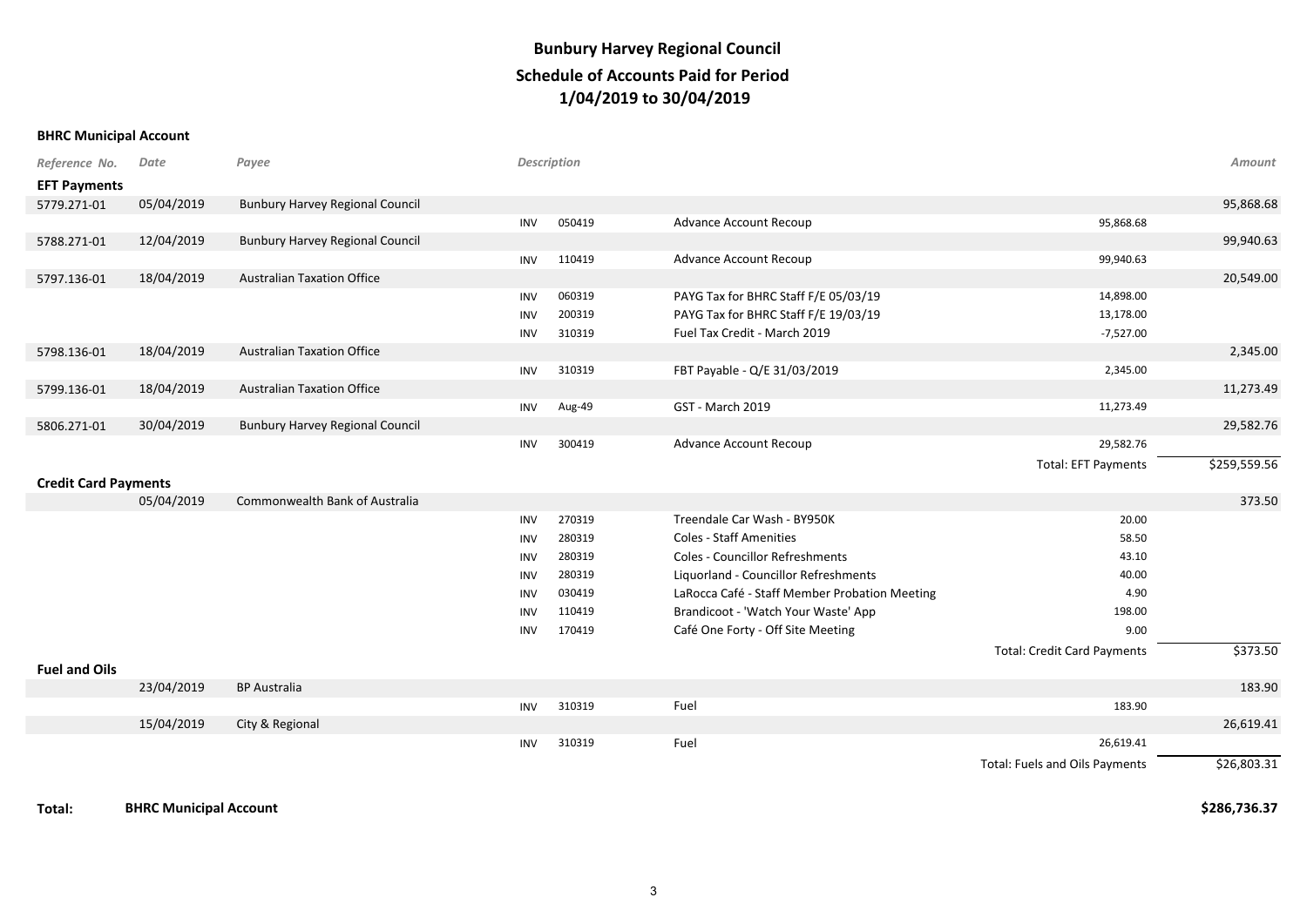| Reference No.          | Date       | Payee                                      |            | <b>Description</b> |                                          |                               |            |  |
|------------------------|------------|--------------------------------------------|------------|--------------------|------------------------------------------|-------------------------------|------------|--|
| <b>Cheque Payments</b> |            |                                            |            |                    |                                          |                               |            |  |
| 00014197               | 12/04/2019 | Bunbury Maternity & Women's Clinic Pty Ltd |            |                    |                                          |                               | 171.60     |  |
|                        |            |                                            | <b>INV</b> | 13246              | Pre-Employment Medical - BHRC            | 171.60                        |            |  |
| 00014198               | 12/04/2019 | Department of Social Services              |            |                    |                                          |                               | 50.00      |  |
|                        |            |                                            | INV        | PY01-20-BHRC Chi   | Payroll Deduction                        | 50.00                         |            |  |
| 00014199               | 12/04/2019 | <b>Telstra Corporation Ltd</b>             |            |                    |                                          |                               | 759.00     |  |
|                        |            |                                            | INV        | 3190891253/MAR19   | Internet Charges - 11/03/19 to 10/04/19  | 9.98                          |            |  |
|                        |            |                                            | INV        | 2646713800/MAR19   | Telephone Charges - 07/03/19 to 06/04/19 | 245.12                        |            |  |
|                        |            |                                            | <b>INV</b> | 1431491041/MAR19   | Telephone Charges - 07/03/19 to 06/04/19 | 503.90                        |            |  |
| 00014200               | 29/04/2019 | Department of Social Services              |            |                    |                                          |                               | 50.00      |  |
|                        |            |                                            | <b>INV</b> | PY01-21-BHRC Chi   | Payroll Deduction                        | 50.00                         |            |  |
| 00014201               | 29/04/2019 | <b>Telstra Corporation Ltd</b>             |            |                    |                                          |                               | 301.73     |  |
|                        |            |                                            | INV        | 2646713800/APR19   | Telephone Charges - 07/4/19 to 06/05/19  | 301.73                        |            |  |
|                        |            |                                            |            |                    |                                          | <b>Total: Cheque Payments</b> | \$1,332.33 |  |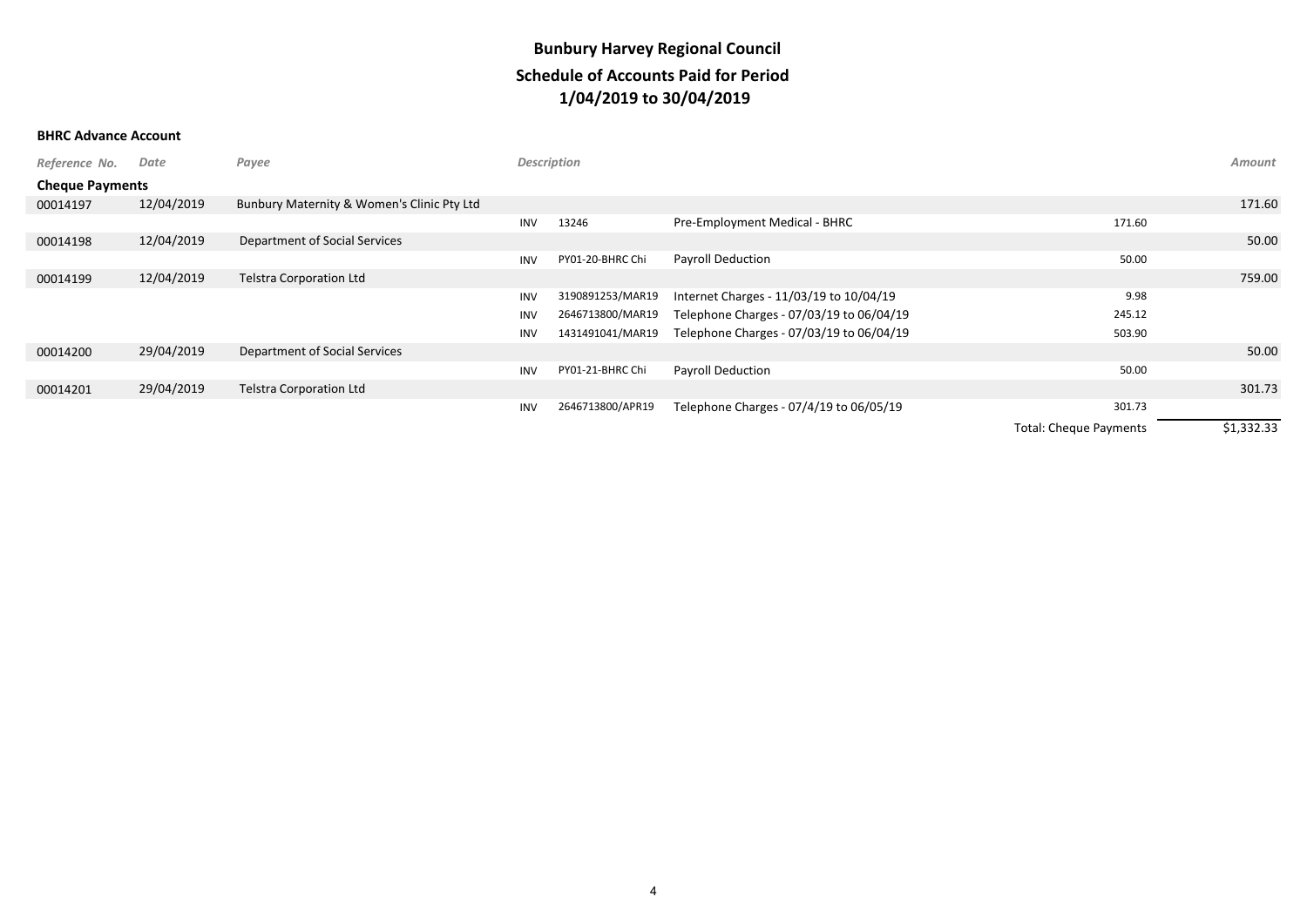## **Schedule of Accounts Paid for Period 1/04/2019 to 30/04/2019 Bunbury Harvey Regional Council**

| Reference No.       | Date       | Payee                            |            | <b>Description</b> |                                                   |          | Amount    |
|---------------------|------------|----------------------------------|------------|--------------------|---------------------------------------------------|----------|-----------|
| <b>EFT Payments</b> |            |                                  |            |                    |                                                   |          |           |
| 5787.1082-01        | 12/04/2019 | <b>Living Springs</b>            |            |                    |                                                   |          | 50.00     |
|                     |            |                                  | <b>INV</b> | 6091               | Bottled Water - BHRC Banksia Road                 | 50.00    |           |
| 5787.1243-01        | 12/04/2019 | Natural Temptation Cafe          |            |                    |                                                   |          | 1,013.20  |
|                     |            |                                  | <b>INV</b> | 15                 | Catering - Earth Carers Workshops                 | 1,013.20 |           |
| 5787.133-01         | 12/04/2019 | <b>Australian Services Union</b> |            |                    |                                                   |          | 25.90     |
|                     |            |                                  | <b>INV</b> | PY01-20-Australi   | Payroll Deduction                                 | 25.90    |           |
| 5787.146-01         | 12/04/2019 | B & J Catalano Pty Ltd           |            |                    |                                                   |          | 484.72    |
|                     |            |                                  | <b>INV</b> | 1132494            | Limestone - SRWMF                                 | 484.72   |           |
| 5787.1527-01        | 12/04/2019 | <b>Bunbury Trucks</b>            |            |                    |                                                   |          | 2,361.00  |
|                     |            |                                  | <b>INV</b> | UHCSY168473        | Plant Parts & Repairs - BY953M Hino Hookbin Truck | 170.50   |           |
|                     |            |                                  | <b>INV</b> | UHCSY168473        | Plant Parts & Repairs - BY953M Hino Hookbin Truck | 2,190.50 |           |
| 5787.1771-01        | 12/04/2019 | Earth 2 Ocean Communications     |            |                    |                                                   |          | 319.95    |
|                     |            |                                  | <b>INV</b> | 110747             | UHF Handheld Two-Way Radio                        | 319.95   |           |
| 5787.1867-01        | 12/04/2019 | Work Clobber - Bunbury           |            |                    |                                                   |          | 140.40    |
|                     |            |                                  | <b>INV</b> | 107366             | <b>Staff Uniform - BHRC</b>                       | 140.40   |           |
| 5787.2102-01        | 12/04/2019 | TNT Australia Pty Ltd            |            |                    |                                                   |          | 39.04     |
|                     |            |                                  | <b>INV</b> | 55642145           | Freight - BHRC                                    | 39.04    |           |
| 5787.3083-01        | 12/04/2019 | Golden West Tyre Service         |            |                    |                                                   |          | 330.00    |
|                     |            |                                  | <b>INV</b> | 1944               | Vehicle Maintenance - BHRC                        | 330.00   |           |
| 5787.3093-01        | 12/04/2019 | RTS Diesel South West            |            |                    |                                                   |          | 11,663.19 |
|                     |            |                                  | <b>INV</b> | 2649               | Plant Repairs - BY170D Pump Replacement           | 3,650.90 |           |
|                     |            |                                  | <b>INV</b> | 2648               | Plant Repairs - Edge Slayer Shredder              | 262.90   |           |
|                     |            |                                  | <b>INV</b> | 2646               | Service - CAT 950K Loader                         | 903.43   |           |
|                     |            |                                  | <b>INV</b> | 2616               | Plant Repairs - Portafill Screener                | 657.25   |           |
|                     |            |                                  | <b>INV</b> | 2641               | Plant Repairs - BY620J Bobcat                     | 1,312.09 |           |
|                     |            |                                  | <b>INV</b> | 2652               | Plant Repairs - Shredder                          | 282.70   |           |
|                     |            |                                  | <b>INV</b> | 2643               | Plant Repairs - BY980P Compactor                  | 2,843.50 |           |
|                     |            |                                  | <b>INV</b> | 2656               | Plant Repairs - Portafill Screener                | 1,750.42 |           |
| 5787.322-01         | 12/04/2019 | <b>Bunbury Toyota</b>            |            |                    |                                                   |          | 640.28    |
|                     |            |                                  | <b>INV</b> | JC14090489         | Vehicle Maintenance - BY950K Toyota Hilux         | 640.28   |           |
| 5787.335-01         | 12/04/2019 | <b>Bunnings Group Limited</b>    |            |                    |                                                   |          | 178.28    |
|                     |            |                                  | <b>INV</b> | 2706/00146328      | General Building/Maintenance Supplies - BHRC      | 45.42    |           |
|                     |            |                                  | <b>INV</b> | 2706/00169827      | General Building/Maintenance Supplies - SRWMF     | 42.71    |           |
|                     |            |                                  | <b>INV</b> | 2706/01054614      | General Building/Maintenance Supplies - SRWMF     | 90.15    |           |
| 5787.3513-01        | 12/04/2019 | <b>Total Green Recycling</b>     |            |                    |                                                   |          | 4,523.15  |
|                     |            |                                  | <b>INV</b> | 5754               | e-Waste Processing - BHRC March 2019              | 4,523.15 |           |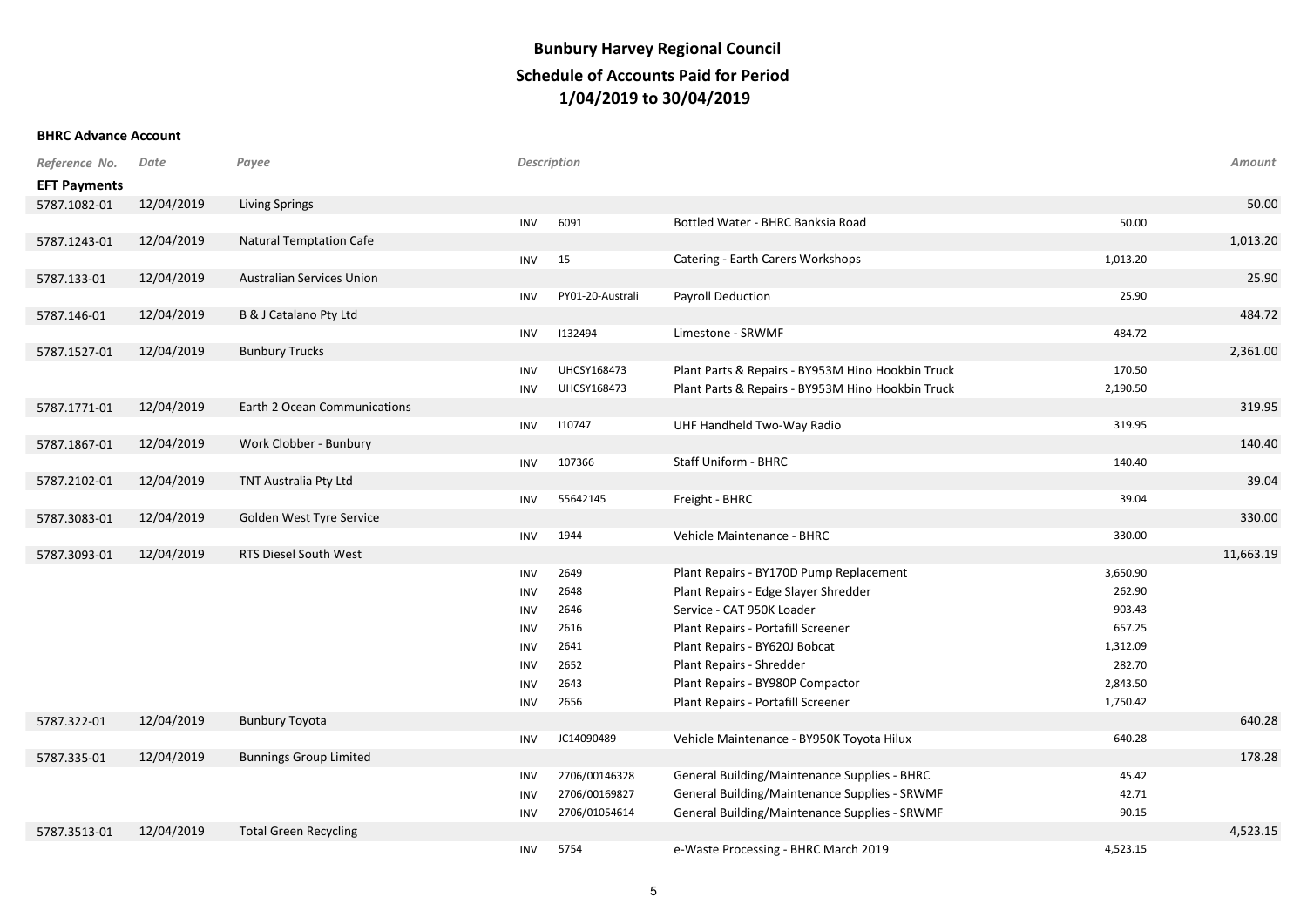| Reference No. | Date       | Payee                                            |            | Description  |                                                          |           | Amount    |
|---------------|------------|--------------------------------------------------|------------|--------------|----------------------------------------------------------|-----------|-----------|
| 5787.3681-01  | 12/04/2019 | RecruitWest Pty Ltd                              |            |              |                                                          |           | 670.95    |
|               |            |                                                  | <b>INV</b> | CINV515154   | Labour Hire - BHRC                                       | 670.95    |           |
| 5787.373-01   | 12/04/2019 | Cardno WA Pty Ltd                                |            |              |                                                          |           | 11,548.15 |
|               |            |                                                  | <b>INV</b> | ICW192240    | Groundwater Monitoring - March 2019                      | 2,060.65  |           |
|               |            |                                                  | <b>INV</b> | ICW192244    | Groundwater Monitoring - Site Investigation and Sampling | 9,487.50  |           |
| 5787.419-01   | 12/04/2019 | City of Bunbury                                  |            |              |                                                          |           | 10,856.00 |
|               |            |                                                  | INV        | 51753        | Professional and Accounting Fees - March 2019            | 10,699.80 |           |
|               |            |                                                  | <b>INV</b> | 51951        | Recyclables Collection - March 2019                      | 156.20    |           |
| 5787.4588-01  | 12/04/2019 | <b>Brecken Health Care</b>                       |            |              |                                                          |           | 77.50     |
|               |            |                                                  | <b>INV</b> | 4588         | <b>Workers' Compensation Report - BHRC</b>               | 77.50     |           |
| 5787.4792-01  | 12/04/2019 | <b>ASK Waste Management</b>                      |            |              |                                                          |           | 5,214.00  |
|               |            |                                                  | <b>INV</b> | 544          | <b>DWER Application Consulting</b>                       | 5,214.00  |           |
| 5787.5090-01  | 12/04/2019 | Lincom Pacific Equipment Pty Ltd                 |            |              |                                                          |           | 1,117.88  |
|               |            |                                                  | <b>INV</b> | LPE4061856   | Vehicle Maintenance - Morbark Mulcher                    | 1,117.88  |           |
| 5787.5236-01  | 12/04/2019 | <b>Brandicoot</b>                                |            |              |                                                          |           | 297.00    |
|               |            |                                                  | <b>INV</b> | 22843        | Website Subscription Fee - April 2019                    | 198.00    |           |
|               |            |                                                  | <b>INV</b> | 22710        | Website Subscription Fee - March 2019                    | 99.00     |           |
| 5787.5583-01  | 12/04/2019 | Kordt Engineering                                |            |              |                                                          |           | 1,149.50  |
|               |            |                                                  | <b>INV</b> | 7627         | Vehicle Maintenance - Box Trailer                        | 935.00    |           |
|               |            |                                                  | INV        | 7625         | Vehicle Maintenance - Paper Baler                        | 214.50    |           |
| 5787.5609-01  | 12/04/2019 | Westside Equipment                               |            |              |                                                          |           | 1,254.73  |
|               |            |                                                  | INV        | JN18678      | Vehicle Maintenance - Edge Slayer Shredder               | 344.19    |           |
|               |            |                                                  | INV        | JN18818      | Vehicle Maintenance - Duetz Front End Loader             | 910.54    |           |
| 5787.5725-01  | 12/04/2019 | Officeworks Superstores Pty Ltd - Bunbury        |            |              |                                                          |           | 49.73     |
|               |            |                                                  | INV        | 606911442    | Stationery - BHRC                                        | 49.73     |           |
| 5787.585-01   | 12/04/2019 | Department of Water and Environmental Regulation |            |              |                                                          |           | 12,968.87 |
|               |            |                                                  | <b>INV</b> | L8949/2016/1 | Landfill Levy SRWMF - January to March 2019              | 12,968.87 |           |
| 5787.5962-01  | 12/04/2019 | <b>IT Blackspot</b>                              |            | 13505        |                                                          | 365.00    | 365.00    |
|               |            |                                                  | <b>INV</b> |              | <b>Technical Support - EFTPOS Integration</b>            |           | 120.00    |
| 5787.6303-01  | 12/04/2019 | <b>Impact Environmental Conferences</b>          | <b>INV</b> | 426          | Waste Conference 2019                                    | 120.00    |           |
| 5787.6464-01  | 12/04/2019 | Trustees for CPSS Unit Trust                     |            |              |                                                          |           | 123.83    |
|               |            |                                                  | <b>INV</b> | 65           | Lease of Lot 81 Banksia Road - 01/04/19 to 30/6/19       | 123.83    |           |
| 5787.6556-01  | 12/04/2019 | Australia Post - BHRC                            |            |              |                                                          |           | 31.68     |
|               |            |                                                  | <b>INV</b> | 1008424342   | Postage - BHRC March 2019                                | 31.68     |           |
| 5787.6780-01  | 12/04/2019 | Emer Pty Ltd T/A Focus Enviro Ltd                |            |              |                                                          |           | 6,218.69  |
|               |            |                                                  | <b>INV</b> | 242          | Plant Maintenance - Edge Slayer Shredder                 | 2,306.70  |           |
|               |            |                                                  | <b>INV</b> | 241          | Plant Maintenance - Edge Slayer Shredder                 | 3,911.99  |           |
|               |            |                                                  |            |              |                                                          |           |           |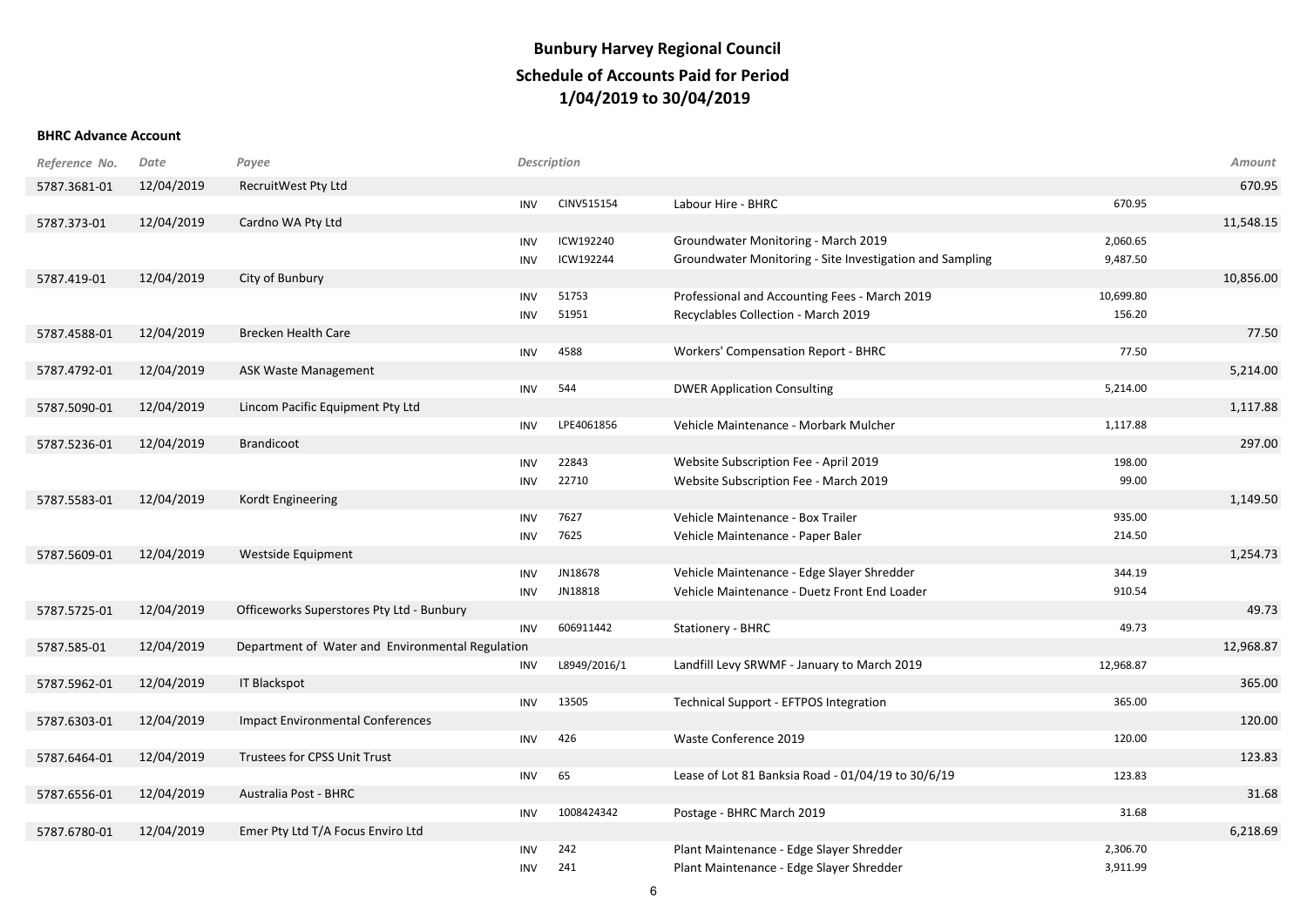| Reference No. | Date       | Payee                            |            | <b>Description</b> |                                                    |           | Amount    |
|---------------|------------|----------------------------------|------------|--------------------|----------------------------------------------------|-----------|-----------|
| 5787.6798-01  | 12/04/2019 | WINC Australia Pty Ltd           |            |                    |                                                    |           | 224.62    |
|               |            |                                  | <b>INV</b> | 9027007747         | Stationery - BHRC                                  | 224.62    |           |
| 5787.6805-01  | 12/04/2019 | Run Energy Pty Ltd               |            |                    |                                                    |           | 6,149.28  |
|               |            |                                  | <b>INV</b> | 12253              | Monitoring and Flare Rental - SRWMF March 2019     | 899.25    |           |
|               |            |                                  | <b>INV</b> | 12252              | Monitoring and Flare Rental - SRWMF March 2019 Sc3 | 3,344.00  |           |
|               |            |                                  | <b>INV</b> | 12184              | Monitoring and Flare Rental - SRWMF Feb 2019       | 769.58    |           |
|               |            |                                  | <b>INV</b> | 12185              | Monitoring and Flare Rental - SRWMF Feb 2019       | 206.95    |           |
|               |            |                                  | <b>INV</b> | 12329              | Aspiration Well Monitoring - March 2019            | 929.50    |           |
| 5787.6820-01  | 12/04/2019 | Mayday Earthmoving               |            |                    |                                                    |           | 12,100.00 |
|               |            |                                  | <b>INV</b> | 71213              | Dump Truck Hire - Site Rehabilitation              | 12,100.00 |           |
| 5787.7000-01  | 12/04/2019 | Ramex Services Pty Ltd           |            |                    |                                                    |           | 1,415.03  |
|               |            |                                  | <b>INV</b> | BG-3976            | Plant Maintenance - Screener Hydraulic Motor       | 1,415.03  |           |
| 5787.7011-01  | 12/04/2019 | QM Air Conditioning              |            |                    |                                                    |           | 151.25    |
|               |            |                                  | <b>INV</b> | 272                | Degassing of Discarded Fridges/Aircons             | 151.25    |           |
| 5787.7579-01  | 12/04/2019 | Actrol Parts Pty Ltd             |            |                    |                                                    |           | 1,505.63  |
|               |            |                                  | <b>INV</b> | 269418708          | Refrigerant Recovery Unit - SRWMF                  | 1,505.63  |           |
| 5787.792-01   | 12/04/2019 | GHD Pty Ltd                      |            |                    |                                                    |           | 3,581.60  |
|               |            |                                  | <b>INV</b> | 610054421          | Design of New Composting Facility - SRWMF          | 3,581.60  |           |
| 5803.133-01   | 30/04/2019 | <b>Australian Services Union</b> |            | PY01-21-Australi   |                                                    | 25.90     | 25.90     |
|               | 30/04/2019 |                                  | <b>INV</b> |                    | Payroll Deduction                                  |           | 190.14    |
| 5803.194-01   |            | J Blackwood & Son Pty Ltd        | <b>INV</b> | BY3213SS           | Staff PPE - BHRC                                   | 190.14    |           |
| 5803.2102-01  | 30/04/2019 | <b>TNT Australia Pty Ltd</b>     |            |                    |                                                    |           | 25.56     |
|               |            |                                  | <b>INV</b> | 55797277           | Freight                                            | 25.56     |           |
| 5803.3093-01  | 30/04/2019 | RTS Diesel South West            |            |                    |                                                    |           | 2,894.98  |
|               |            |                                  | <b>INV</b> | 2654               | Plant Repairs - Loader (BY620J)                    | 929.83    |           |
|               |            |                                  | <b>INV</b> | 2665               | Plant Repairs - Mulcher                            | 1,965.15  |           |
| 5803.4282-01  | 30/04/2019 | <b>Coates Civil Consulting</b>   |            |                    |                                                    |           | 3,509.00  |
|               |            |                                  | <b>INV</b> | 19005              | Professional Services - SRWMF Modify Drainage      | 3,509.00  |           |
| 5803.4733-01  | 30/04/2019 | <b>Councillor M F Cook</b>       |            |                    |                                                    |           | 760.40    |
|               |            |                                  | <b>INV</b> | 300419             | Private Vehicle Allowance Claim 7/3/19 to 17/4/19  | 375.40    |           |
|               |            |                                  | <b>INV</b> | 310319             | Meeting Attendance Fees - January to March 2019    | 385.00    |           |
| 5803.4769-01  | 30/04/2019 | Councillor P F Monagle           |            |                    |                                                    |           | 94.00     |
|               |            |                                  | <b>INV</b> | 310319             | Meeting Attendance Fees - January to March 2019    | 94.00     |           |
| 5803.5423-01  | 30/04/2019 | <b>Councillor B McCleary</b>     |            |                    |                                                    |           | 101.00    |
|               |            |                                  | <b>INV</b> | 310319             | Meeting Attendance Fees - January to March 2019    | 101.00    |           |
| 5803.5425-01  | 30/04/2019 | Councillor J De San Miguel       |            |                    |                                                    |           | 2.00      |
|               |            |                                  | <b>INV</b> | 310319             | Attendance Fees - Arrears Year-to-Date             | 2.00      |           |